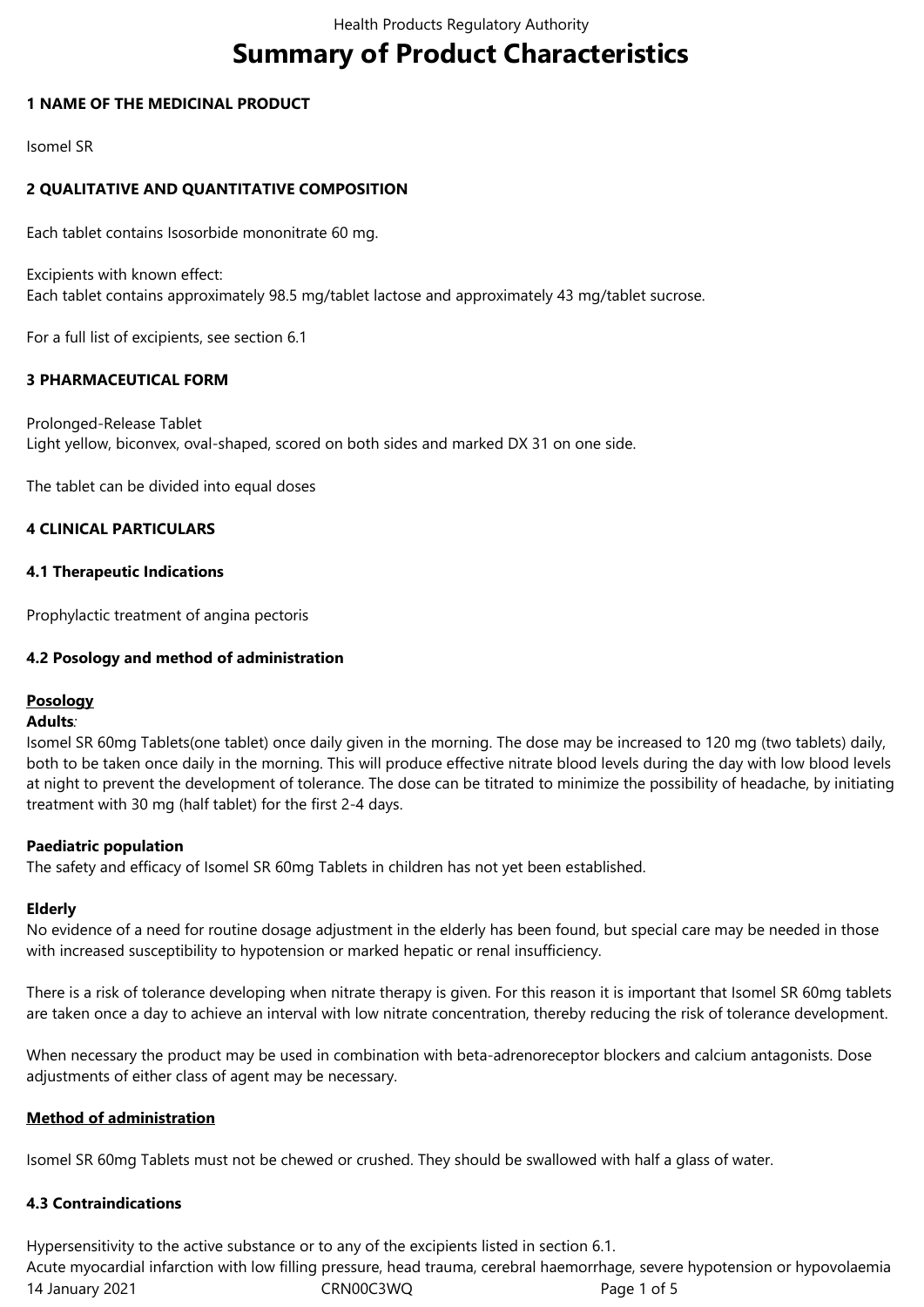Severe cerebrovascular insufficiency or hypotension are relative contraindications to the use of Isomel SR 60mg Tablets

# **4.4 Special warnings and precautions for use**

Isomel SR 60mg Tablets is not indicated for relief of accute angina attacks; in the event of accute attack, sublingual or buccal glyceril trinitrate tablets should be used.

Nitrates may give rise to symptoms of collapse after the first dose in patients with labile circulation. These symptoms can largely be avoided if the treatment is started with a 30 mg dose. Other special warnings and precautions with Isosorbide mononitrate: Hypoxaemia, Hypothyroidism, Hypothermia, Malnutrition, severe liver or renal disease.

Patients with rare hereditary problems of fructose intolerance or galactose intolerance, total lactase deficiency, sucrase-isomaltase insufficie[ncy or glucose-galactose malabsorption should not take t](/cm/SitePages/)his medicine.

# **4.5 Interaction with other medicinal products and other forms of interactions**

Isosorbide mononitrate may act as a physiological antagonist to noradrenaline, acetylcholine, histamine and many other agents. The effect of anti-hypertensive drugs may be enhanced. Alcohol may enhance the hypotensive effects of isosorbide mononitrate.

Concomitantadministration of Isomel SR 60mg Tablets and Phosphodiesterase Type 5 Inhibitors can potentiate the vasodilatory effect of Isomel SR 60mg Tablets with the potential result of serious side effects such as syncope or myocardial infacrction. Therefore, Isomel SR 60mg Tablets and Phosphodiesterase Type 5 Inhibitors (e.g. sildenafil) must not be given concomitantly.

# **4.6 Fertility, pregnancy and lactation**

The safety and efficacy of Isosorbide Mononitrate Tablets during pregnancy or lactation has not been established. Isomel SR 60mg should not be used during pregnancy and lactation.

# **4.7 Effects on ability to drive and use machines**

Patients may develop headache or dizziness when first using Isomel SR 60mg Tablets. Patients should be advised to determine how they react to Isomel SR 60mg Tablets before they drive or use machinery.

# **4.8 Undesirable effects**

Most of the adverse reactions are pharmacodynamically mediated and dose dependent.

Headache may occur when treatment is initiated, but usually disappears after 1-2 weeks of treatment. The dose can be titrated to minimize the possibility of headache, by initiating treatment with 30mg. Hypotension with symptoms such as dizziness and nausea with syncope in isolated cases, has occasionally been reported. These symptoms generally disappear during continued treatment.

The following definitions of frequencies are used: Very common (≥1/10), common (≥1/100 to <1/10), uncommon (≥1/1,000 to <1/100), rare (≥1/10,000 to <1/1,000) and very rare (<1/10,000).

# **Adverse drug reactions by frequency and system organ class (SOC)**

| System Organ Class             | Frequency | Reaction                 |  |
|--------------------------------|-----------|--------------------------|--|
| Nervous system disorders       | Common    | Headache, dizziness      |  |
|                                | Rare      | Fainting                 |  |
| Cardiac and vascular disorders | Common    | Hypotension, tachycardia |  |
| Gastrointestinal disorders     | Common    | Nausea                   |  |
|                                | Uncommon  | Vomiting, diarrhoea      |  |
| 14 January 2021                | CRN00C3WQ | Page 2 of 5              |  |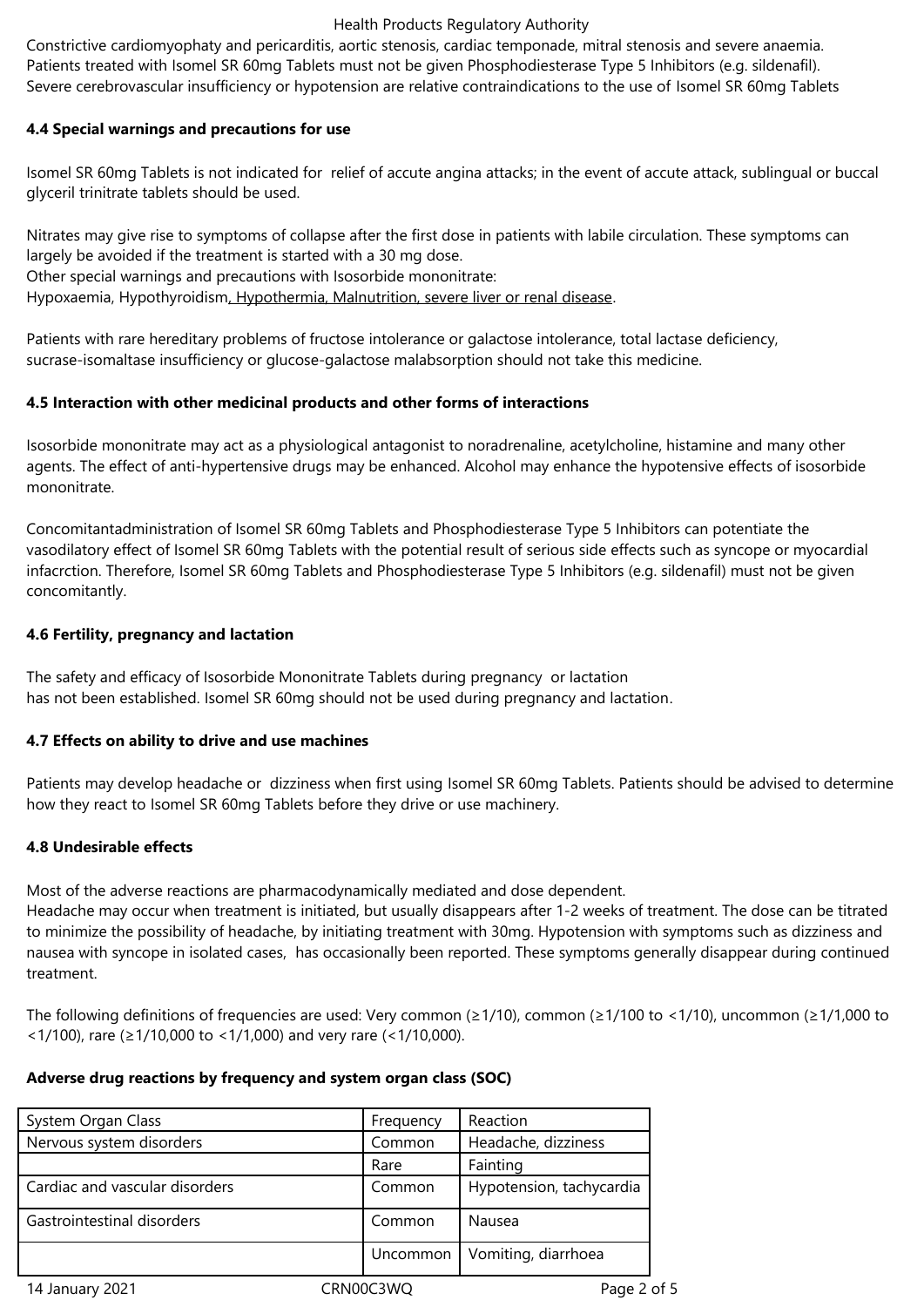| <u>TMUSCUIOSKEIETAI AND CONNECTIVE TISSUE DISORDERS TIVERY PARE</u> | <u>TVIValdia</u> |
|---------------------------------------------------------------------|------------------|
|                                                                     |                  |
|                                                                     |                  |
|                                                                     |                  |

# **Reporting side effects**

**If you get any side effects, talk to your doctor or pharmacist**. This includes any possible side effects not listed in this leaflet. You can also report side effects directly via the national reporting system:

#### **United Kingdom**

*Yellow Card Scheme*  Website: www.mhra.gov.uk/yellowcard or search for MHRA Yellow card in the Google Play or Apple App Store.

# **Ireland**

HPRA Pharmacovigilance Earlsfort Terrace IRL - Dublin 2 Tel: +353 1 6764971 Fax: +353 1 6762517 Website: www.hpra.ie e-mail: medsafety@hpra.ie

**Malta** ADR Reporting Website: www.medicinesauth[ority.gov.mt/adrport](mailto:medsafety@hpra.ie)al

By reporting side effects you can help provide more information on the safety of this medicine

#### **4.9 Over[dose](http://www.medicinesauthority.gov.mt/adrportal)**

#### **Symptoms**

Pulsing headache. More serious symptoms are excitation, flushing, cold perspiration, nausea, vomiting, vertigo, syncope, tachycardia and a fall in blood pressure.Very large doses may give rise to methaemoglobinaemia (Very rare).

*Treatment:* In cases of cyanosis as a result of methaemoglobinaemia, methyl thionine (methylene blue) 1-2mg/Kg, slow intravenous delivery.

#### **Management**

Induction of emesis, activated charcoal. In case of pronounced hypothension the patient should first be placed in the supine position with legs raised. If necessary fluids should be administrated intravenously

#### **5 PHARMACOLOGICAL PROPERTIES**

#### **5.1 Pharmacodynamic properties**

#### **Pharmacotherapeutic group:** Organic nitrates, ATC code: C01DA A14.

The principal pharmacological action of isosorbide mononitrate, an active metabolite of isosorbide dinitrate, is relaxation of vascular smooth muscle, producing vasodilation of both arteries and veins with the latter effect predominating. The effect of the treatment is dependent on the dose. Low plasma concentrations lead to venous dilatation, resulting in peripheral pooling of blood, decreased venous return and reduction in left ventricular end-diastolic pressure (preload). High plasma concentrations also dilate the arteries reducing systemic vascular resistance and arterial pressure leading to a reduction in cardiac afterload. Isosorbide mononitrate may also have a direct dilatory effect on the coronary arteries. By reducing the end diastolic pressure and volume, the preparation lowers the intramural pressure, thereby leading to an improvement in the subendocardial blood flow.

The net effect when administering isosorbide mononitrate is therefore a reduced workload of the heart and an improved oxygen supply/demand balance in the myocardium.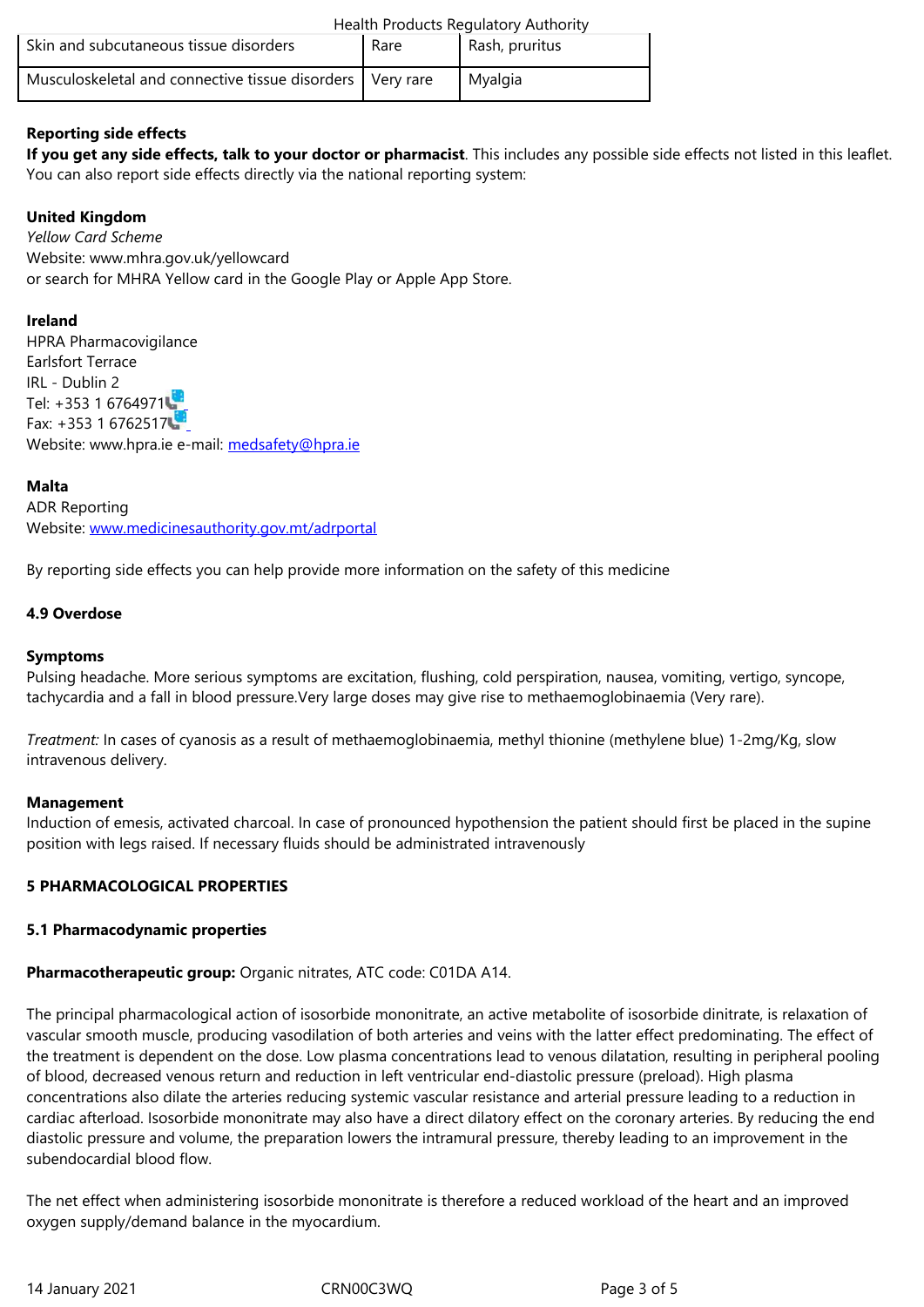#### Health Products Regulatory Authority

Isosorbide mononitrate is an effective antianginal agent because it improves exertional angina by reducing myocardial oxygen demand, secondary to reduced preload and afterload. Organic nitrates release nitric oxide (NO), which induces protein phosphorylations, finally resulting in vascular smooth muscle relaxation.

In comparison to an immediate release product taken on a multiple dose basis, this prolonged release product has the advantage of both lowering the incidence of tolerance and increasing patient compliance

# **5.2 Pharmacokinetic properties**

Isosorbide mononitrate is completely absorbed and is not subject to first pass metabolism by the liver. This reduces the intraand inter-individual variations in plasma levels and leads to predictable and reproducible clinical effects. The elimination half-life of isosorbide mononitrate is around 6.5 hours. The plasma protein binding is less than 5%. The volume of distribution for isosorbide mononitrate is about 0.6 l/kg and total clearance around 115 ml/minute. Elimination is primarily by denitration and conjugation in the liver. The metabolites are excreted mainly via the kidneys. Only about 2% of the dose given is excreted intact via the kidneys.

Impaired liver or kidney function have no major influence on the pharmacokinetic properties. The active substance is released independently of pH. Compared to ordinary tablets the absorption phase is prolonged and the duration of effect is extended.

The extent of bioavailability of the medicine is about 90% compared to immediate release tablets. Absorption is not significantly affected by food intake and there is no accumulation during steady state. The medicine exhibits dose proportional kinetics up to 120 mg. After repeated peroral administration with 60 mg once daily, maximal plasma concentration (around 3000 nmol/l) is achieved after around 4 hours. The plasma concentration then gradually falls to under 500 nmol/l at the end of the dosage interval (24 hours after dose intake). The tablets are divisible.

In placebo-controlled studies, The medicine once daily has been shown to effectively control angina pectoris both in terms of exercise capacity and symptoms, and also in reducing signs of myocardial ischaemia. The duration of the effect is at least 12 hours, at this point the plasma concentration is at the same level as at around 1 hour after dose intake (around 1300 nmol/l).

The medicine is effective as monotherapy as well as in combination with chronic β-blocker therapy*.*

The clinical effects of nitrates may be attenuated during repeated administration owing to high and/or even plasma levels. This can be avoided by allowing low plasma levels for a certain period of the dosage interval. The medicine, when administered once daily in the morning, produces a plasma profile of high levels during the day and low levels during the night. With the medicine 60 mg or 120 mg once daily no development of tolerance with respect to antianginal effect has been observed. Rebound phenomenon between doses as described with intermittent nitrate patch therapy has not been seen with the medicine

# **5.3 Preclinical safety data**

Isosorbide mononitrate is a well-established drug for which there is adequate published safety data. The accessible data indicate that isosorbide mononitrate has expected pharmacodynamic properties of an organic nitrate ester, has simple pharmacokinetic properties, and is devoid of toxic, mutagenic or oncogenic effects

# **6 PHARMACEUTICAL PARTICULARS**

# **6.1 List of excipients**

Hydroxypropyl methylcellulose 2208 Lactose Compressible Sugar (composed of Sucrose and Maltodextrin) Magnesium stearate Silica colloidal anhydrous Ferric oxide yellow E-172

# **6.2 Incompatibilities**

Not applicable